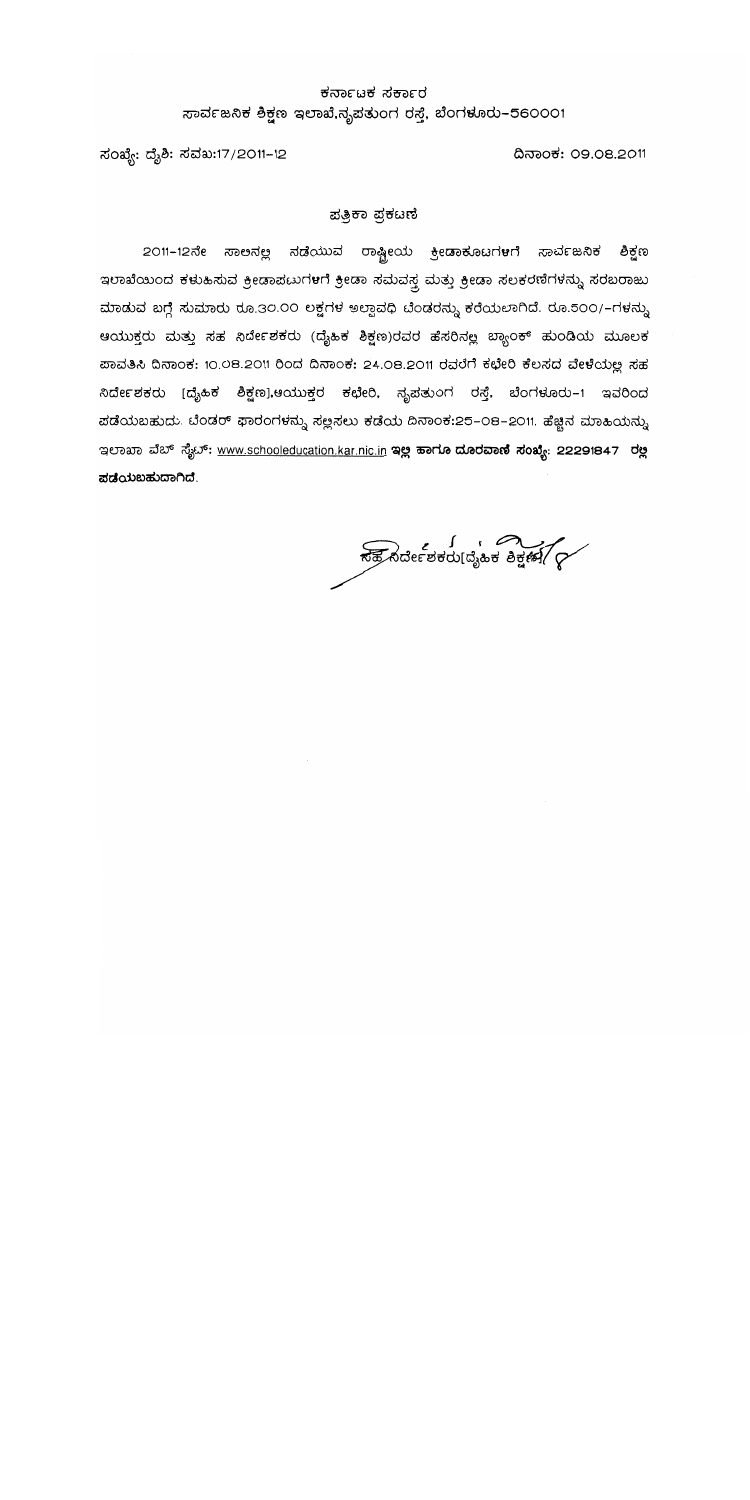#### ಕರ್ನಾಟಕ ಸರ್ಕಾರ

#### ಸಾರ್ವಜನಿಕ ಶಿಕ್ಷಣ ಇಲಾಖೆ

ಆಯುಕ್ತರ ಕಚೇರಿ,ಹೊಸ ಸಾರ್ವಜನಿಕ ಕಛೇರಿಗಳು,ನೃಪತುಂಗ ರಸ್ತೆ ಬೆಂಗಳೂರು 560001

ಸಂಖ್ಯೆ: ದೈಶಿ:ಸ.ವ.ಖ:17/2011–12  $\sim$ 

# <u>ಟೆಂಡರ್ ಪ್ರಕಟಣೆ</u>

2011–12ನೇ ಸಾಲಿನಲ್ಲಿ ಆಯುಕ್ತರ ಕಚೇರಿ, ಸಾರ್ವಜನಿಕ ಶಿಕ್ಷಣ ಇಲಾಖೆ, ನೃಪತುಂಗ ರಸ್ತೆ ಬೆಂಗಳೂರು ದೈಹಿಕ ಶಿಕ್ಷಣ ಶಾಖೆಯಿಂದ ಸುಮಾರು ರೂ.30.00 [ರೂ.ಮುವತ್ತು ಲಕ್ಷಗಳು ಮಾತ್ರ] ಕ್ರೀಡಾ ಉಡುಮ ಮತ್ತು ಕ್ರೀಡಾ ಸಮವಸ್ತ್ರಗಳನ್ನು ಸರಬರಾಜು ಮಾಡುವ ಸಲುವಾಗಿ ತಯಾರಕರಿಂದ ಮತ್ತು ಮಾರಾಟಗಾರರಿಂದ ಮೊಹರಾದ ಟೆಂಡರನ್ನು ಅಹ್ವಾನಿಸಲಾಗಿದೆ.

| ಕ್ರ.ಸಂ.        |                                                | ಟೆಂಡರ್ ಬಗ್ಗೆ ವಿವರ                                   |
|----------------|------------------------------------------------|-----------------------------------------------------|
| 1.             | ಟೆಂಡರ್ ಫಾರಂ ಮಾರುವ (ವಿತರಿಸುವ) ದಿನಾಂಕ ಮತ್ತು ಸ್ಥಳ | ದಿನಾಂಕ: 10-08-2011                                  |
|                |                                                | ಸಹ ನಿರ್ದೇಶಕರು (ದೈಹಿಕ ಶಿಕ್ಷಣ)                        |
|                |                                                | ಆಯುಕ್ತರ ಕಚೇರಿ  ಸಾರ್ವಜನಿಕ ಶಿಕ್ಷಣ ಇಲಾಖೆ ನೃಪತುಂಗ ರಸ್ತೆ |
|                |                                                | ಬೆಂಗಳೂರು-560001                                     |
|                |                                                | ದೂರವಾಣಿ : 080 22291847                              |
| $\overline{2}$ | ಟೆಂಡರ್ ಫಾರಂ ವಿತರಿಸುವ ಕೊನೆಯ ದಿನಾಂಕ              | ದಿನಾಂಕ: 24-08-2011 ಮದ್ಯಾನ್ಲ 3.00                    |
| 3              | ಟೆಂಡರ್ ಸಲ್ಲಿಸಲು ಕೊನೆಯ ದಿನಾಂಕ                   | ದಿನಾಂಕ: 25-08-2011 ಮದ್ಯಾನ್ಲ 3.00                    |
| $\overline{4}$ | ತಾಂತ್ರಿಕ ಟೆಂಡರ್ ತೆರೆಯುವ ದಿನಾಂಕ ಸಮಯ             | ದಿನಾಂಕ: 25-08-2011. ಮದ್ಯಾನ್ಲ 4.00ಕ್ಕೆ               |
| 5 <sup>5</sup> | ಮಾದರಿಗಳನ್ನು ಪರಿಶೀಲನೆಗೆ ಸಲ್ಲಿಸುವ ದಿನಾಂಕ,        | ದಿನಾಂಕ: 26-08-2011 ಬೆ. 11.00 ಘಂಟೆಗೆ                 |
|                | ಸಮಯ ಮತ್ತು ಸ್ಥಳ                                 | ${\rm Y.M.C.A.}$ ಸಭಾಂಗಣ ನೃಪತುಂಗ ರಸ್ತೆ, ಬೆಂಗಳೂರು     |
| 6              | ತಾಂತ್ರಿಕ ಟೆಂಡರ್ ತೆರೆಯುವ ಸ್ಥಳ                   | ನಿರ್ದೇಶಕರು (ಪ್ರೌಢ ಶಿಕ್ಷಣ) ಇವರ  ಕೊಠಡಿ                |
| $\overline{7}$ | ವಾಣಿಜ್ಯ ಟೆಂಡರ್ ತೆರೆಯುವ ದಿನಾಂಕ ಸಮಯ              | ದಿನಾಂಕ:27–08–2011. ಬೆಳಿಗ್ಗೆ 11–00 ಗಂಟೆಗೆ            |
| $8\,$          | ವಾಣಿಜ್ಯ ಟೆಂಡರ್ ತೆರೆಯುವ ಸ್ಥಳ                    | ನಿರ್ದೇಶಕರು (ಪ್ರೌಢ ಶಿಕ್ಷಣ) ಇವರ ಕೊಠಡಿ                 |
| 9              | ಹೆಚ್ಚಿನ ಮಾಹಿತಿಗೆ ಸಂಪರ್ಕಿಸಬೇಕಾದ ವಿಳಾಸ           | ಸಹ ನಿರ್ದೇಶಕರು (ದೈಹಿಕ ಶಿಕ್ಷಣ)                        |
|                |                                                | ಆಯುಕ್ತರ ಕಚೇರಿ ಸಾರ್ವಜನಿಕ ಶಿಕ್ಷಣ ಇಲಾಖೆ, ನೃಪತುಂಗ ರಸ್ತೆ |
|                |                                                | ಬೆಂಗಳೂರು                                            |
| 10             | ಇ.ಎಂ.ಡಿ. ಮೊತ್ತ                                 | ರೂ.50,000/–ಗಳ ಬ್ಯಾಂಕ್ ಹುಂಡಿಯನ್ನು ಆಯುಕ್ತರು ಮತ್ತು     |
|                |                                                | ಸಹ ನಿರ್ದೇಶಕರು [ದೈಹಿಕ ಶಿಕ್ಷಣ]ರವರ ಹೆಸರಿನಲ್ಲಿ ಪಡೆದು    |
|                |                                                | ಸಲ್ಲಿಸುವುದು                                         |

ಖಾಲಿ ಟೆಂಡರ್ ಫಾರಂಗಳನ್ನು ಸಹ ನಿರ್ದೇಶಕರು(ದೈಹಿಕ ಶಿಕ್ಷಣ), ಆಯುಕ್ತರ ಕಛೇರಿ, ಸಾರ್ವಜನಿಕ ಶಿಕ್ಷಣ ಇಲಾಖೆ,  $\vec{a}_k$ ಹತುಂಗ ರಸ್ತೆ, ಬೆಂಗಳೂರು ರವರ ಕಛೇರಿಯಿಂದ ರೂ.500–00[ರೂ.ಐದುನೂರು ಮಾತ್ರ]ಗಳನ್ನು ಆಯುಕ್ತರು ಮತ್ತು ಸಹ ನಿರ್ದೇಶಕರು (ದೈಹಿಕ ಶಿಕ್ಷಣ)ರವರ ಹೆಸರಿನಲ್ಲಿ ಬ್ಯಾಂಕ್ ಹುಂಡಿಯ ಮೂಲಕ ಸಲ್ಲಿಸಿ ಕಚೇರಿ ಸಮಯದಲ್ಲಿ ಪಡೆಯುವುದು.

ನಿರ್ದೇಶಕರು (ಪ್ರೌಢ ಶಿಕ್ಷಣ)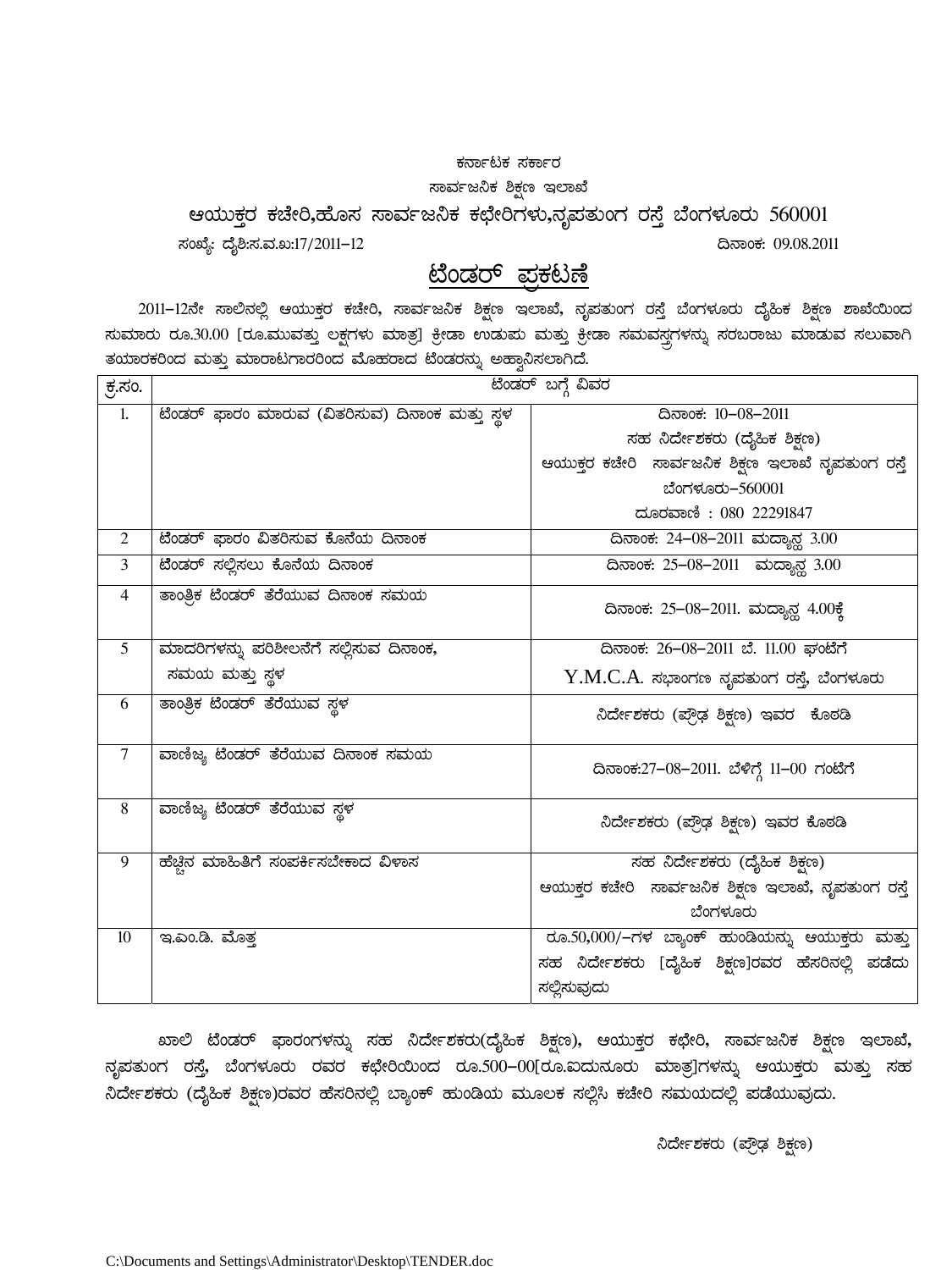Application No.

# **SUPPLY OF SPORTS ARTICLES AND SPORTS WEAR TO THE OFFICE OF THE COMMISSIONER FOR PUBLIC INSTRUCTION, BANGALORE-560 001. FORM OF SUBMISSION OF TENDER.**

- i) Name and address of the Firm/Company
- ii) Telegraphic address of the Tenderer
- iii) Mobile Phone/E-Mail/Telephone/Tax Number of the Tenderer ( if any)

#### From

 ................................................. .................................................. ..................................................

#### To

 Sri. H.S.RAMARAO Director of Public Instruction(Sec. Education) Office of the Commissioner for Public Instruction, K.R. Circle, Bangalore-560 001.

#### Sir,

Sub: Supply of Sports Wear, Sports Articles & Track Suit.

Ref: Tender Notification No......

- ..... 1. I/We submit the sealed Tender for supply of Sports Wear to the Office of the Commissioner for Public Instruction, Bangalore-560 001.
	- 2. I/We have thoroughly examined and understood instructions to Tenderer given in the Tender Notification and agree to abide by them/I/We agree to supply the Sports Wear at the rates given in the Appendix-III which is enclosed herewith.
	- 3. Demand Draft for Rs......................(Rupees...............................only) No..........Dated..................drawn in the ......................... Bank for having deposited Rs.50,000/- as earnest money deposit is enclosed in the event of my/our tender being accepted/ we agree to execute an agreement in the prescribed form of stamp paper of appropriate value approved by the competent authority.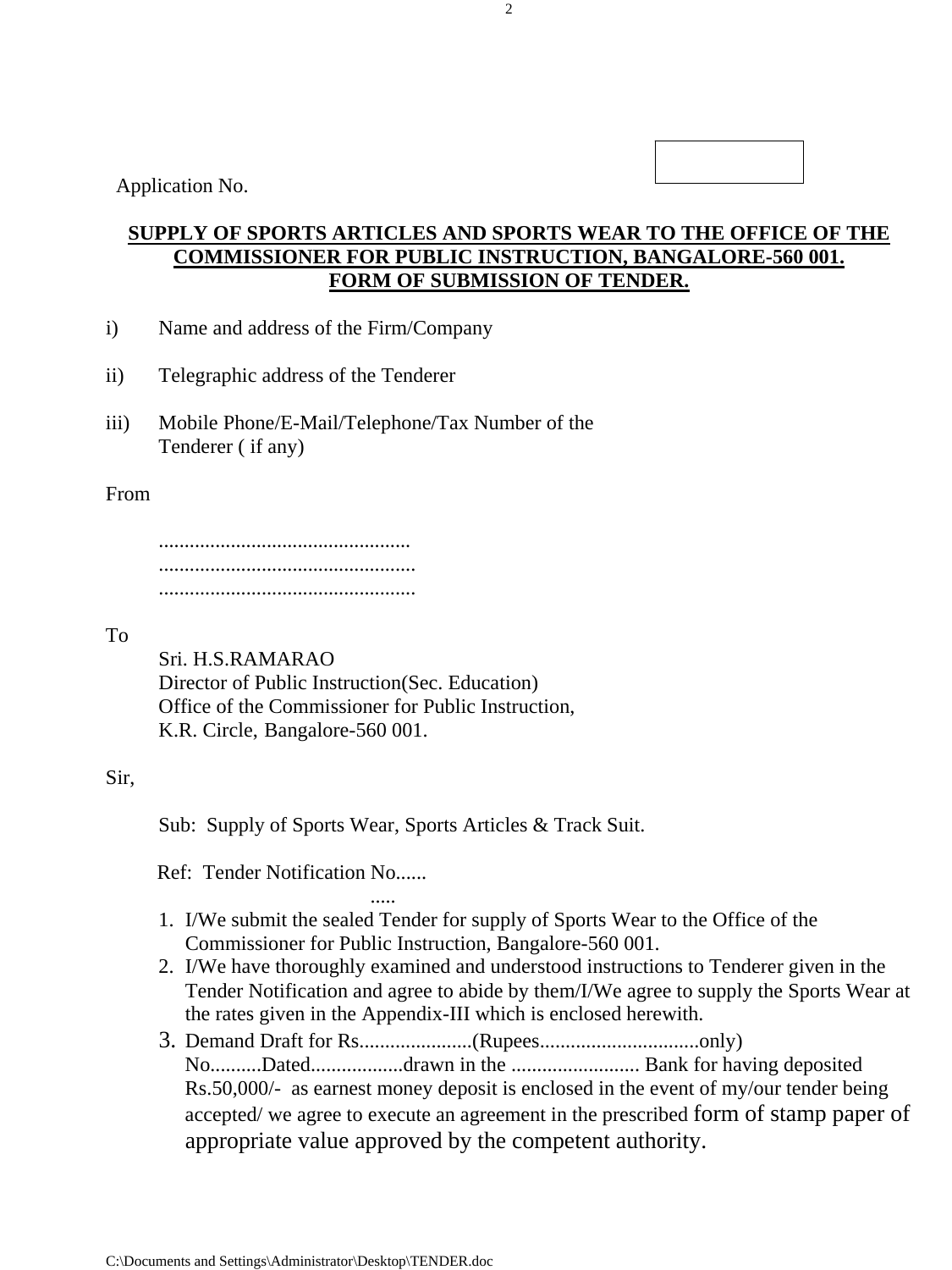- 4. I/We do hereby declare that the entries made in the tender and appendix I, II, and III attached therein are true and correct. I/We have not been black listed by any Central or State Government department or undertaking /enterprises
- 5. I/We hereby declare to supply all sports wear in confirmation with the specification quality and the samples prescribed therein to your office as and when required.

The following documents are enclosed along with tender duly filled and signed. (a) certified copy of income tax clearance and sales tax registration certificates

- (b) Certified copy of the registration of the Firm issued by the Registrar of firms in case of Tenderer is a partnership Firm copy of the certificate from the Registrar of the Companies, if he signs on behalf of the company
- (c) Certified copy of the Store Purchase Department's registration certificates.

#### NOTE:-

Xerox copies of the above documents should be duly attested by a Gazetted Officer Otherwise their tender will be rejected.

Name(s)

Address Signature of the Tenderer (Capacity in which signed)

Date:

Witness

i) Signature

Name and Address.

| a) Name under which assessed for Income Tax                                                                              |
|--------------------------------------------------------------------------------------------------------------------------|
| b) Income Tax(Circle/District) where                                                                                     |
| c) Last year for which Income                                                                                            |
| Place<br>the contract of the contract of the contract of the contract of the contract of the contract of the contract of |

Date

(Signature of Tenderer)

Capacity of which signing.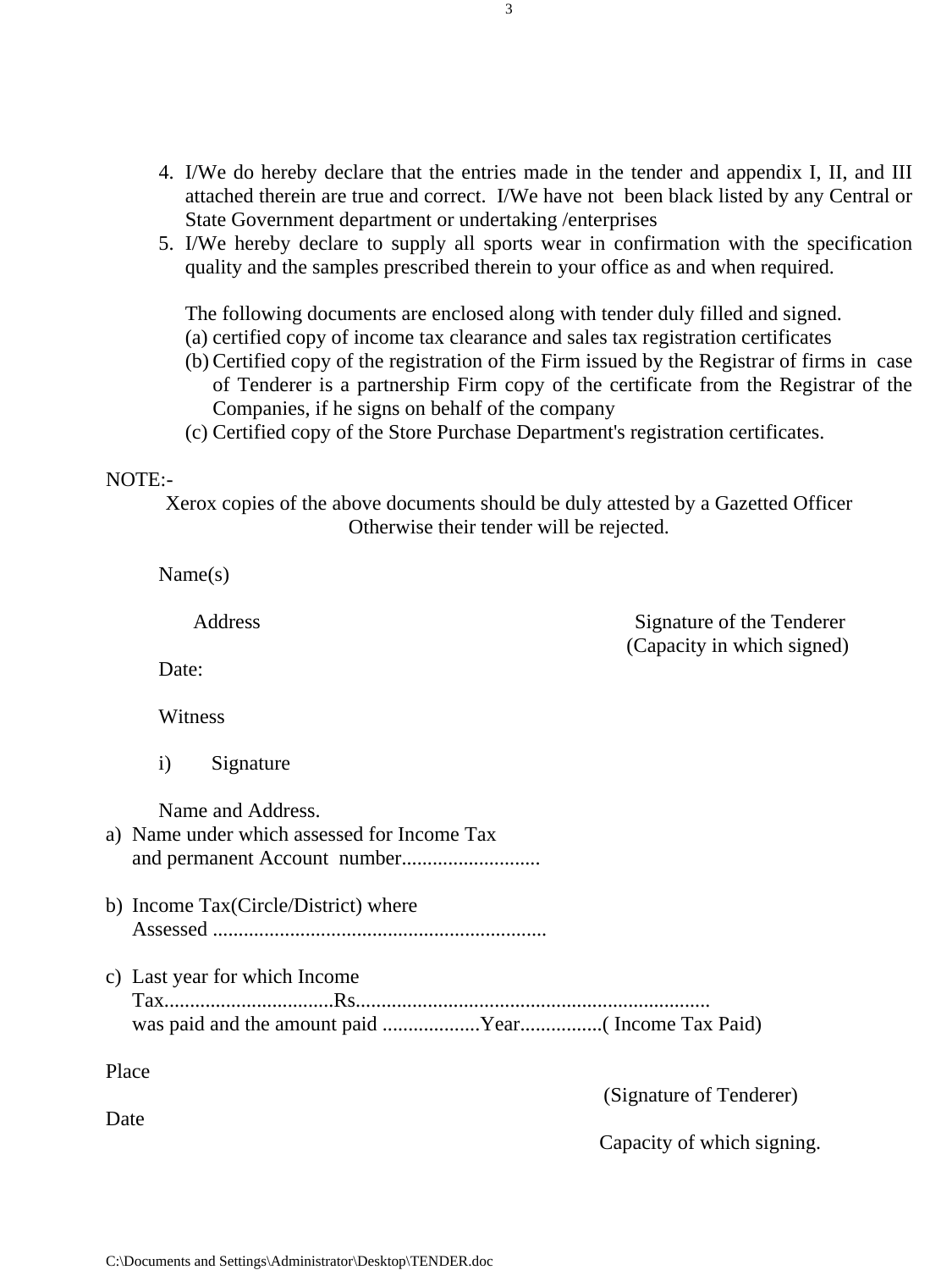#### (a)INCOME TAX ASSESSMENT

|    | Sl.No.   Assessment | <b>Total Income</b> | $\mu$ / $\mu$ , $\infty$ $\sigma$ . The $\mu$ is a substandant $\sigma$<br>Tax Demanded   Tax Paid | Balance |
|----|---------------------|---------------------|----------------------------------------------------------------------------------------------------|---------|
|    |                     | Assessed            |                                                                                                    | Due     |
|    |                     |                     |                                                                                                    |         |
|    | 2008-09             |                     |                                                                                                    |         |
|    | 2009-10             |                     |                                                                                                    |         |
| 3. | 2010-11             |                     |                                                                                                    |         |

Tax in column 3 and 4 should include all items vise, Income Tax EPT and HPT

i) If any Tax remains unpaid the reasons should be explained in attached statement.

 ii) In case there has been no assessment for any year, whether returns have been submitted enclose copies. Under Section 22(1) or 22(2) or tax been paid in advance under

Section 118-A(5) of the Act and if so the amount of income returned for each year and tax for each of the years mentioned above and I.T circle/Ward/District concerned where such returns have been filed, give reasons for the same.

iii) Whether any attachment or certificate proceedings pending in respect of the arrears.

vi) The name and address of Branch if any.

I declare that the above information is correct and complete to the best of my information and belief.

Signature of the Tenderer

PAN No.................

Date........................

In my opinion the assess mentioned above has been doing everything possible to pay the tax demands promptly and regularly and to facilitate the completion of the pending or outstanding proceedings. This certificate is valid for one year from the date of issue.

Date Signature of the Income Tax Officer,

Circle/Ward/District

#### INSTRUCTIONS FOR COMPLETION OF INCOME TAX CLEARANCE CERTIFICATE

 Three copies after completion should be sent to the Income Tax Officer, for the Ward/Circle who will return the firm two copies duly verified. One copy will be forwarded to the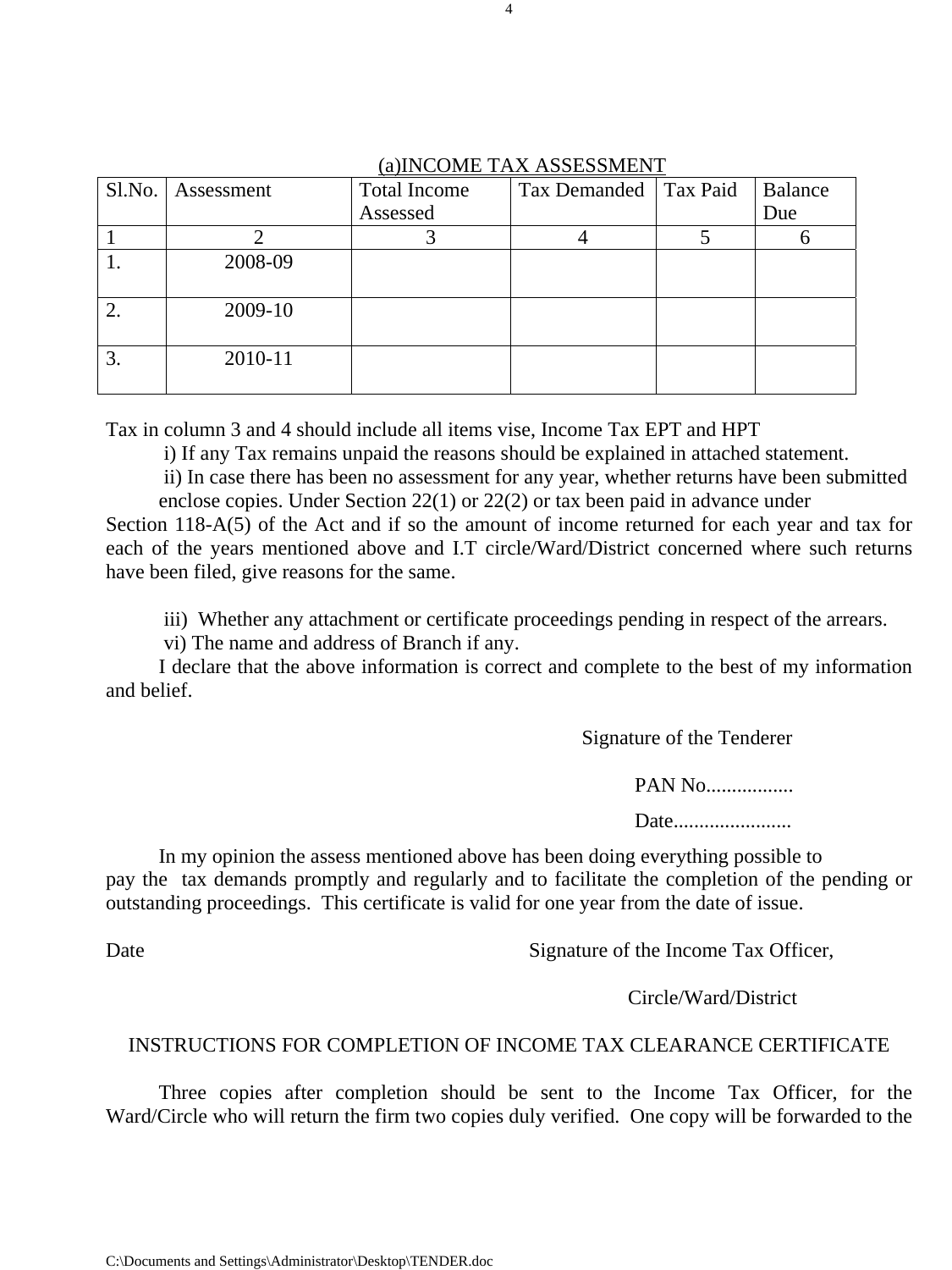Director of Public Instructions (Secondary Education) Bangalore. And the second copy will be retained by the firm for their record.

## **TERMS AND CONDITIONS**

- 1. The tenders should reach this office on or before Dt: 25-08-2011 at 3.00 P.M
- 2. The samples of Sports Wear and materials should be presented at Y.M.C.A.Hall Nrupathunga Road Bangalore.On Dt:26-08-2011. at 11am
- 3. The supplier should supply the sports wear according to the specifications.
- 4. The supplier should take responsibility at his own cost for transporting the materials in the office of the Commissioner for Public Instruction, Bangalore-560 001.
- 5. If the sports wear are not according to the specifications and not in good conditions then that will be returned and the cost would be deducted during the final settlement.
- 6. For the payment against the supply of materials 30 days (thirty days) minimum time will be required to this office process work for payment will be started in this office only.
- 7. If the sufficient number of tenders are not received in time fresh tender may be notified at the discretion of this office.
- 8. Accepting or rejecting the tenders is at the discretion of this office.
- 9. The evaluation of samples shall be made by the DPI(Sec.Edn.) with the assistance of State Technical committee in the presence of tenderers/representatives who choose to attend at the time, date and location specified in the tender document . In the event of the specified dates are being declared a holiday, the evaluation of samples shall be made on next working day at the appointed time and location.
- 10.The samples of Sports Wear will be verified by the committee and after selection.
- 11.The Technical tenders will be opened in the presence of the dealers/suppliers who are present On Dt:25-08-2011 at 4-00 P.M, at Office of the CPI, Bangalore.
- 11 a) The Commrecial tenders will be opened in the presence of the dealers/suppliers who are present On Dt:27-08-2011 at 11-00 A.M, at Office of the CPI, Bangalore.
- 12. Only after verification of the samples of the 3 lowest rates quoted tenders the best of materials will be accepted and orders will be placed for the same. **(Department decision will be Final )**
- 13. **EMD of minimum of Rs.50,000** should be paid through Demand Draft purchased in favour of CPI & DDPI( Physical Education) Bangalore. The EMD will be returned to the Firm/Company soon after the tenders are opened except to the lowest rates quoted 3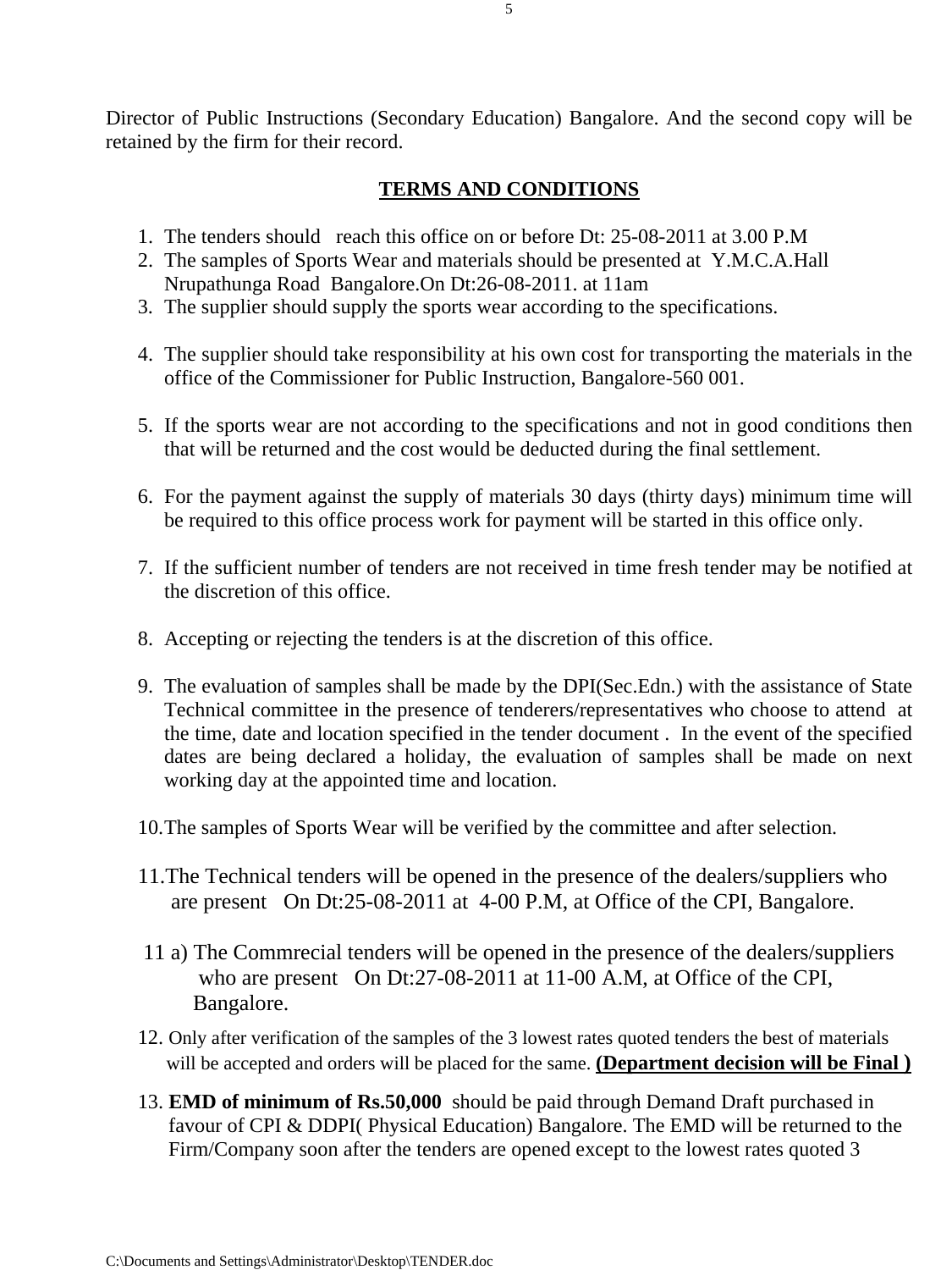Firms.

- 14. **The tender forms can be had on payment of Rs.500/-(Non-refundable) from the joint Director of Public Instruction (Physical Education) Office of the CPI, K.R. Circle, Bangalore-1 during the working hours on all working days before Dt:24 -08-2011 at 3.00 P.M.**
- 15. Department will not pay any Transportation cost etc., such things should be borne by the companies only.
- 16. The rates should be quoted in figures and words. The unit price/shall inclusive of all tax,VAT charges.
- 17. The department is not liable to accept the lowest offer.
- 18. If the tender is not accompanied by the DD for the prescribed amount, it will be rejected out right. No bank guarantee will be accepted in lieu of DD.

## **19. The tenderers should execute an agreement on stamp papers of Rs.100/- for proper and prompt performance of the contract immediately but not exceeding three workng days from the date of acceptance of tender.**

- 20. Tenders will not be exempted from EMD and Security Deposit on the ground that they are registered with the D/ KST/SPD/SSI or any other organisation.
- 21. The tenderer should indicate full particulars for each item about the make, brand name of manufacturers and specification of the Sports Wear code no of the firm if any offered by them where ever applicable.
- 22. The Court of Bangalore shall alone have jurisdiction to decide disputes arising out of or in respect of the contract.
- 23.The Director of Public Instruction (Secondary Education) has the right to reduce/increase the quantity of the Indent articles.& Articles Should be supplied as and when required
- 24. The Director of Public Instruction( Secondary Education) reserves the right to accept or to reject any tenders without assigning specific reasons, and enter into negotiations at its discretion. The Director of Public Instruction reserves the right to place orders with one or more Firms.
- 25. The offers quoted should be valid for a minimum period of 180 days from the date of opening the tenders.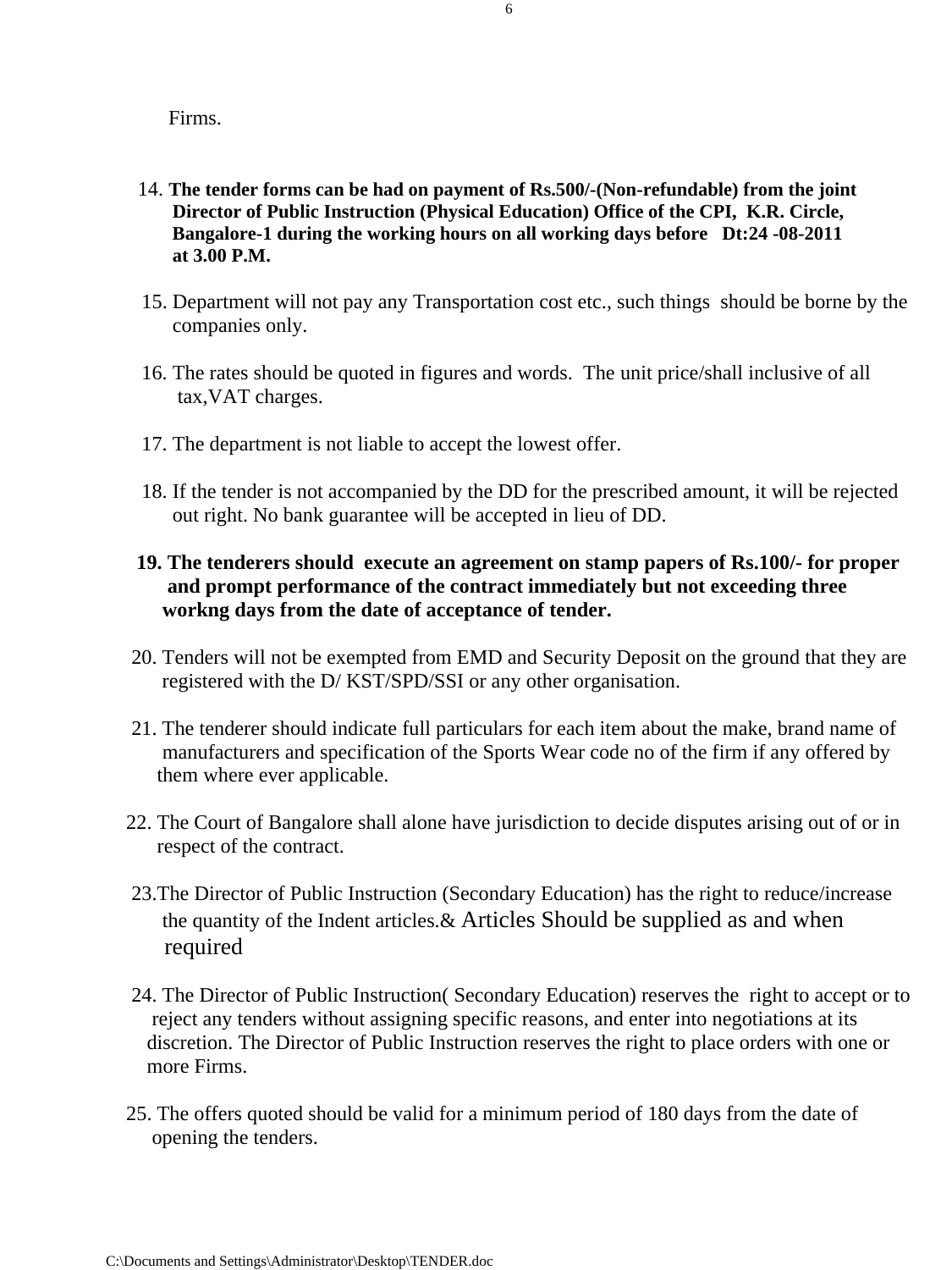- 26. Successful tenderness should give an undertaking that they will supply as per samples and items selected and as per specification prescribed by the Department failing which the EMD totally will be forfeited.
- 27. The Tenderers should replace the damaged or broken items at his own cost.
- 28. The selected tenderers give guarantee of a minimum of one year for the items supplied.
- 29. All correspondence should be made with Director of Public Instruction(Secondary Education), Office of the Commissioner for Public Instruction, K.R. Circle, Bangalore-1.
- 30. Tender Notification number and date should be mentioned in the sealed tender and on the top of the sealed tender cover to be superscribed as "SUPPLY OF SPORTS WEAR".
- 31. No interest will be paid on the EMD and on the Security Deposit.
- 32. Any request for the supply of tender form by the post will not be accepted and tenders sent by the courier services/post will not be accepted.
- 33. Articles, which are not in conformity with the quality and samples, will be rejected.
- 34. If any tenderer found to be under Black List such tender will be rejected.
- 35. In the event of termination of the contract, the committee shall have the right to forfeit the entire Security Deposit or any part thereof, either towards the said fraction or any sum claimed for any damages, losses, charges etc., of losses that may be suffered or incurred by the Government.
- 36. If accepted tenderer does not supply Sports wear well in time as per specification, the Department may obtain Sports wear from any other tenderer and any amount over and above quoted rate shall be recovered from the defaulter.
- 37. All Sports Wear to be supplied under this tender should be approved regarding quality by an authorised committee at Bangalore and only after certification these articles should be delivered to the office.
- 38.The Sports wear suppliers shall be able to supply the materials whenever orders placed, one day prior to the office for verification.

DIRECTOR OF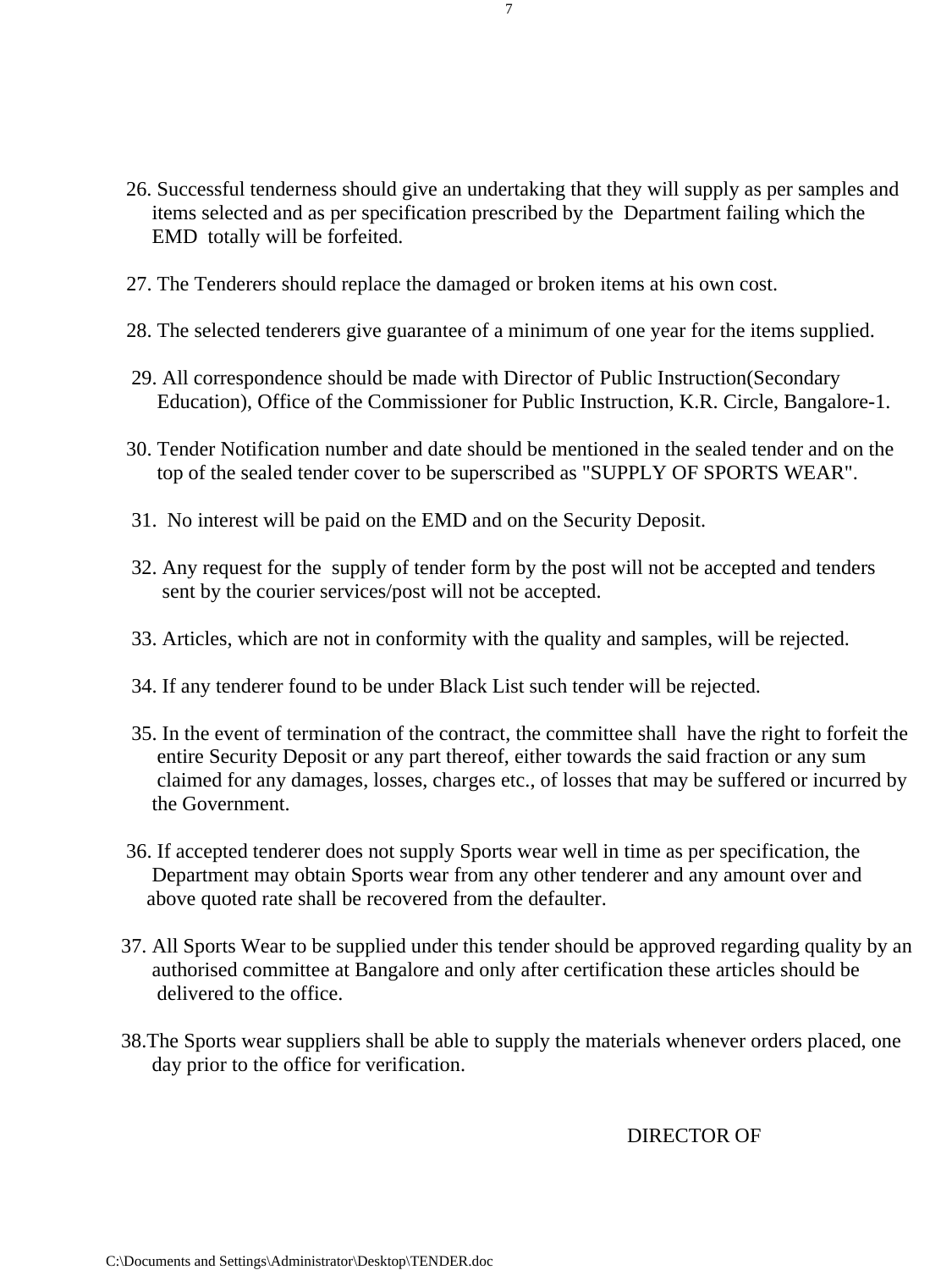# PUBLIC INSTRUCTION, (Secondary Education).

|                | $(1001$ model in $0y$                                 | T VIRVI VI I                      |
|----------------|-------------------------------------------------------|-----------------------------------|
| 1              | Name and address of the                               |                                   |
|                | Tenderer(Block letters)                               |                                   |
|                | <b>Address</b>                                        |                                   |
|                | Telephone No:                                         |                                   |
|                | Post Box No.                                          |                                   |
| $\overline{2}$ | <b>COMPOSITION OF TENDERER</b>                        |                                   |
|                | It should be stated whether the Tenderer is a joint   |                                   |
|                | family business, proprietorship, Firm, or Registered  |                                   |
|                | Partnership Firm, or a Limited Company                |                                   |
| $\overline{3}$ | <b>BUSINESS IN WHICH THE TENDERER</b>                 |                                   |
|                | <b>EMPLOYED</b>                                       |                                   |
|                | The nature of business in which the tenderer or       |                                   |
|                | partners of the tenderer's firm are engaged should    |                                   |
|                | be stated together with particulars of places where   |                                   |
|                | Head Office or branches if any located                |                                   |
| $\overline{4}$ | <b>EXPERIENCE IN WORKING</b>                          |                                   |
|                | Full particulars should be given regarding the nature |                                   |
|                | of supplies to the Department (Certificate in support |                                   |
|                | of this to be attached)                               |                                   |
| 5              | <b>TENDERER'S BANK</b>                                |                                   |
|                | Name(s) of Bank/Banks and the branches (Full          |                                   |
|                | address to be furnished)                              |                                   |
|                | With which the tenderer has dealings and who can      |                                   |
|                | certify the tenderer's financial status should be     |                                   |
|                | given                                                 |                                   |
| 6              | <b>SUBMISSION OF INCOME TAX</b>                       |                                   |
|                | <b>STATEMENTS WITH TENDER</b>                         |                                   |
|                | The Tender should be accompanied by                   | Whether Income Tax Certificate is |
|                | the statement in the form attached as Appendix II     | attached to this tender           |
|                | duly completed giving full information required       | Yes/No                            |
|                | therein                                               |                                   |
|                | a. Name under which assessed for Income Tax and       |                                   |
|                | permanent account number                              |                                   |
|                | b. Income Tax Circle/District where                   |                                   |
|                | assessed                                              |                                   |
|                | c. Last year for which Income Tax                     |                                   |
|                | Rs Was paid and the amount paid                       |                                   |
|                | (Income Tax paid)<br>(Year)                           |                                   |
|                |                                                       |                                   |

#### APPENDIX-1 (To be filled in by Tenderer)

(Signature of the Tenderer)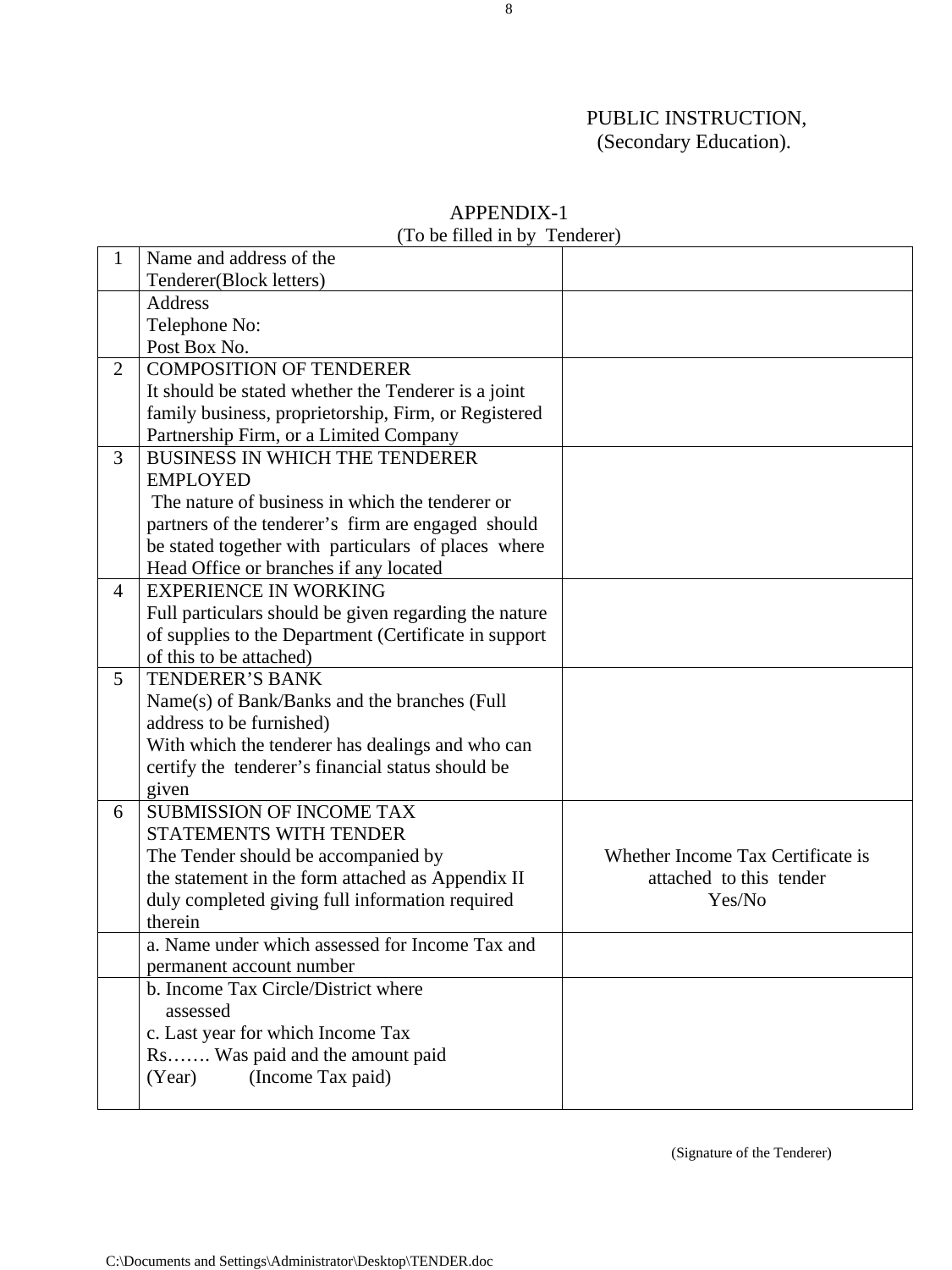| Sl.<br>No. | Discipline         | <b>Sports</b><br>wear                    | <b>Special Sports Wear</b>                                                                                                                                                              |                                                                                                                                                               |  |  |
|------------|--------------------|------------------------------------------|-----------------------------------------------------------------------------------------------------------------------------------------------------------------------------------------|---------------------------------------------------------------------------------------------------------------------------------------------------------------|--|--|
|            |                    | common<br>to all                         | <b>Boys</b>                                                                                                                                                                             | Girls                                                                                                                                                         |  |  |
| 01)        | <b>ATHLETICS</b>   | Track suit,<br>Sports shoe<br>With socks | 1)Shorts (colour)<br>2) Roundneck banian (Cotton)<br>T Shirts                                                                                                                           | with tights<br>1) Shorts<br>2) Sleeveless<br>Banian<br>(Broad Shoulder)<br><b>T</b> Shirts                                                                    |  |  |
| 02)        | Kho-Kho            | $-do-$                                   | 1)Shorts(colour)<br>2)Roundneck banian(Cotton)<br><b>T</b> Shirts                                                                                                                       | 1) Shorts<br>with tights<br>2)SleevelessBanian<br>(Broad Shoulder)<br>T Shirts                                                                                |  |  |
| 03)        | Kabaddi            | $-do-$                                   | 1)Shorts(colour)<br>2) Roundneck banian (Cotton)<br>T Shirts                                                                                                                            | 1) Shorts with tights<br>2)RoundneckBanian<br>(Cotton)<br>T Shirts                                                                                            |  |  |
| (04)       | Volley ball        | -do-                                     | 1)Shorts (Colour)<br>2)Roundneck banian(Cotton)<br>3) T.Shirt<br>4) Knee pads                                                                                                           | 1) Shorts with tights<br>2) Roundneck Banian<br>3) T.Shirt<br>4) knee pads                                                                                    |  |  |
| (0.5)      | <b>Basket</b> ball | $-do-$                                   | 1) Shorts (colour)<br>2) Roundneck banian (Cotton))<br>T Shirts                                                                                                                         | 1) Shorts with tights<br>2)Roundneck Banian<br>3) Skirt<br><b>T</b> Shirts                                                                                    |  |  |
| (06)       | Hand ball          | $-do-$                                   | 1) Shorts(colour)<br>2)Roundneck banian(Cotton)<br>3)Goalkeeper<br>Jersey<br>T Shirts                                                                                                   | 1)Shorts Colour<br>2)Roundneck Banian<br>3)Goalkeeper<br>Jersey<br>T Shirts                                                                                   |  |  |
| 07)        | Foot ball          | $-do-$                                   | 1) Shorts Colour<br>2)Roundneck<br>banian(Cotton)3)<br>Jersey(Football)<br>4) Football (Boots)<br>5) Stockings<br>6) a)Goalkeeper Jersey<br>b)-do-Knee Cap<br>c) shin guard<br>T Shirts | 1) Shorts with tights<br>2) Round neck Banian<br>3) Jersey(Footbal<br>4) F.B Shoe(Boot)<br>5) Stockings<br>6)a)Goalkeeper Jersey<br>b)-do-Kneecap<br>T Shirts |  |  |
| (08)       | Hockey             | $-do-$                                   | Shorts-Colour<br>Roundneck banian(Cotton)                                                                                                                                               | Shorts-Colour<br>Skirts - Colour                                                                                                                              |  |  |

#### Requirement of sports wear to distribute the participants of National School Games during 2011-12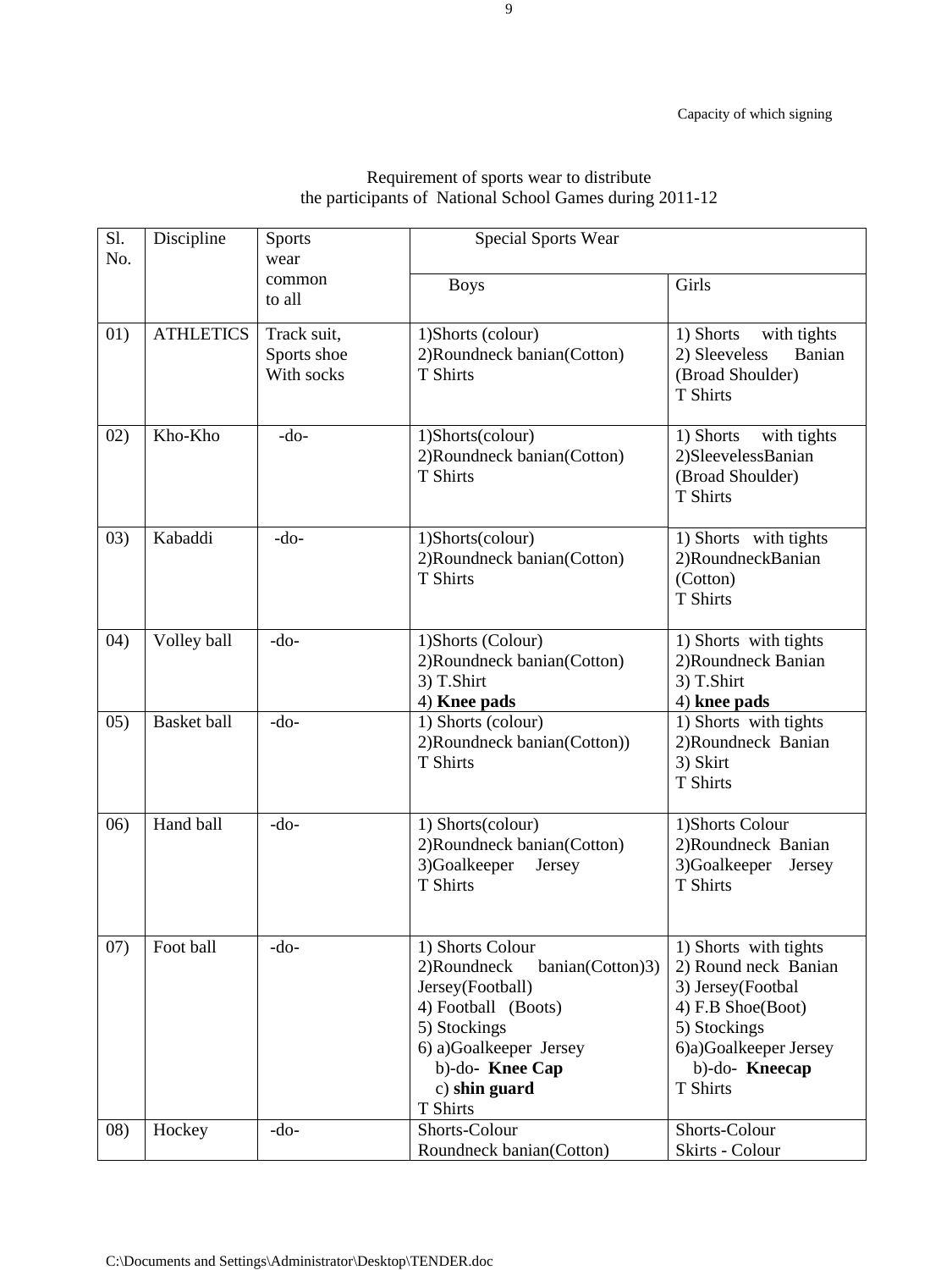|     |                     |                             | Jersey(Hockey)                  | T. Shirts                      |
|-----|---------------------|-----------------------------|---------------------------------|--------------------------------|
|     |                     |                             | <b>T</b> Shirts                 | <b>Hockey Shoe</b>             |
|     |                     |                             | <b>Hockey Shoe(Boots</b>        |                                |
| 09) | Cricket             | 1)Track                     | Cricket-white shirt             |                                |
|     |                     | Suit                        | White pant                      |                                |
|     |                     |                             |                                 | -nil -                         |
|     |                     | 2)Sports<br>Shoe with socks | Color caps<br>Shoe (with        |                                |
|     |                     |                             | Buttons)                        |                                |
| 10) | Badminton           | $-do-$                      | White or colour                 | White or colour                |
|     |                     |                             | T. Shirt                        | T. Shirt                       |
|     |                     |                             | <b>Shorts</b><br>$-do-$         | <b>Shorts</b><br>$-do-$        |
|     |                     |                             | Full length<br>$-do-$           | Skirt<br>$-do-$                |
|     |                     |                             | socks                           |                                |
|     |                     |                             |                                 | -do-Full length                |
| 11) | <b>Table Tennis</b> | $-do-$                      | White or Colour                 | socks<br>White or colour       |
|     |                     |                             | <b>T</b> Shirts                 | T. Shirt                       |
|     |                     |                             | <b>Shorts</b><br>$-do-$         | <b>Shorts</b><br>$-do-$        |
|     |                     |                             | <b>Skirts</b><br>$-do-$         | <b>Skirts</b><br>$-do-$        |
|     |                     |                             | White<br>full                   | -do- Full length               |
|     |                     |                             | length<br>socks                 | socks                          |
| 12) | Tennis              | $-do-$                      | White or Colour                 | White or colour                |
|     |                     |                             | T Shirts -do- Shorts-do Skirts  | T. Shirt -do-<br><b>Shorts</b> |
|     |                     |                             | White full length               | Skirts-do-<br>Full<br>$-do-$   |
|     |                     |                             | socks                           | length<br>socks                |
| 13) | Chess               | $-do-$                      | White/color T Shirts            | White or colour                |
|     |                     |                             | <b>Shorts</b><br>$-do-$         | T. Shirt                       |
|     |                     |                             |                                 | <b>Shorts</b><br>$-do-$        |
|     |                     |                             |                                 | <b>Skirts</b><br>$-do-$        |
| 14) | Gymnastics          |                             | <b>White Streachable</b>        | White Streachable              |
|     |                     |                             | Tight pants                     | Tight pants                    |
|     |                     |                             | White upper stretch             | White-upper                    |
|     |                     |                             | full length                     | stretch                        |
|     |                     |                             | socks'                          | full-length<br>66              |
|     |                     |                             | White light weight              | socks'                         |
|     |                     |                             | Canvas                          | White light weight             |
|     |                     |                             | White tight shorts              | Canvas                         |
|     |                     |                             | <b>White T.Shirts</b>           | White tight shorts             |
|     |                     |                             |                                 | White T.Shirts                 |
| 15) | <b>YOGA</b>         | $-do-$                      | White Streachable               | White Streachable              |
|     |                     |                             | Tight pants White upper stretch | Tight pants White upper        |
|     |                     |                             | full length socks'              | stretch " full length          |
|     |                     |                             | White light weight              | socks' White light weight      |
|     |                     |                             | Canvas White tight shorts       | Canvas White tight             |
|     |                     |                             | White T.Shirts                  | shorts White T.Shirts          |
| 16) | Swimming $\&$       | $-do-$                      | Colour tight shorts             | ColourTight Upper with         |
|     |                     |                             | <b>Colour T.Shirts</b>          | bikini Shorts                  |
|     | Diving              |                             |                                 | Colour T Shirt                 |
| 17) | Wrestling           | $-do-$                      | Wrestling upper Costume with    | Nil                            |
|     |                     |                             | ShoeColour shorts               |                                |
| 18  | <b>JUDO</b>         | $-do-$                      | Judo Costumes                   | Judo Costumes                  |
|     |                     |                             |                                 |                                |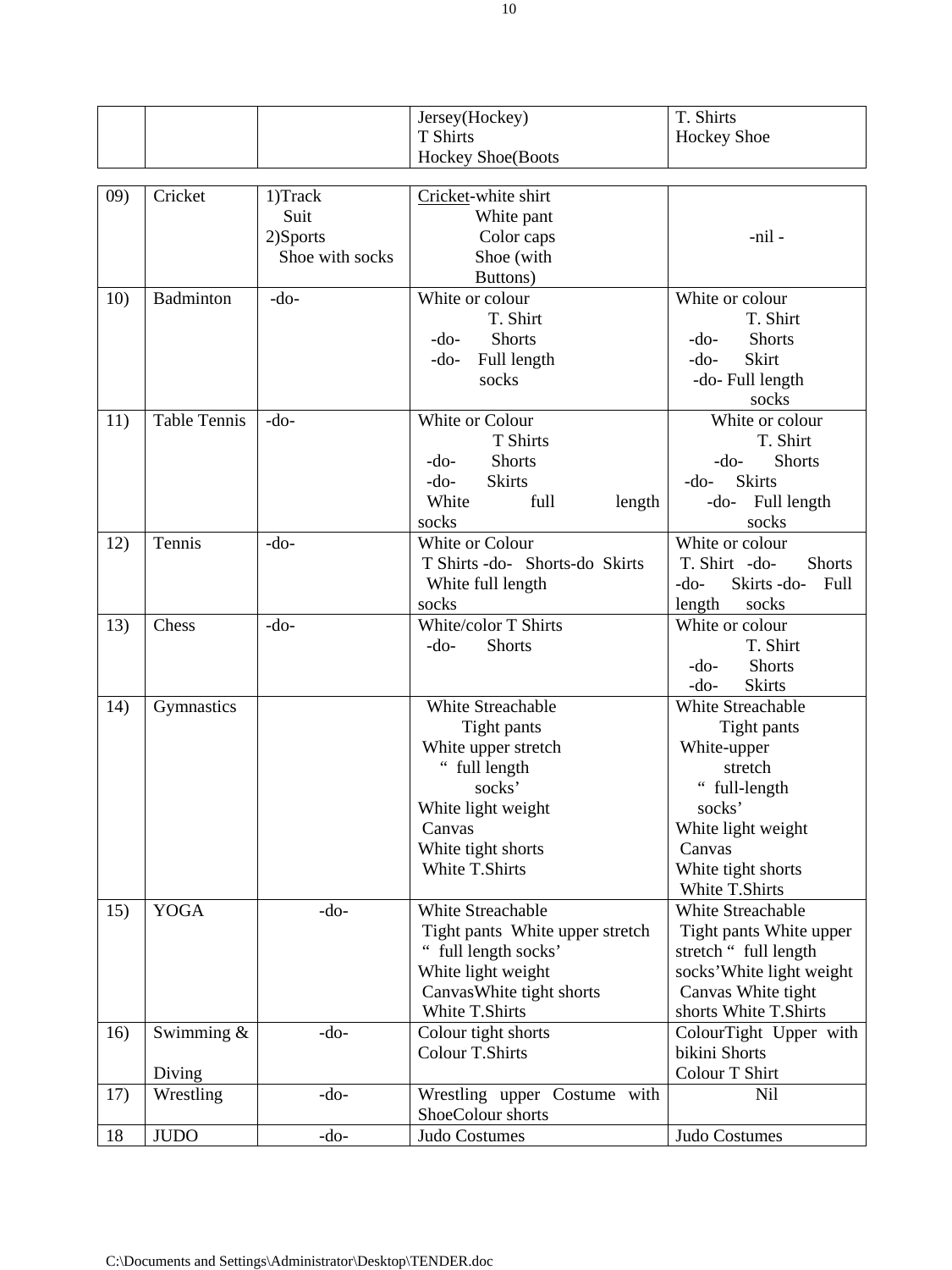| 1 V.A.                          | wer |
|---------------------------------|-----|
|                                 | .   |
| the contract of the contract of | __  |
| $\sim$                          |     |

| 19 | Net Ball                  | $-do-$ | 1) Shorts (Colour)           | 1) Shorts with tights |
|----|---------------------------|--------|------------------------------|-----------------------|
|    |                           |        | 2) Roundneck banian (Cotton) | 2)Roundneck           |
|    |                           |        | 3) T.Shirt                   | Banian                |
|    |                           |        | 4) Knee pads                 | 3) T.Shirt            |
|    |                           |        |                              | 4) knee pads          |
| 20 | Throw Ball                | $-do-$ | 1) Shorts (Colour)           | 1) Shorts             |
|    |                           |        | 2) Roundneck banian (Cotton) | with tights           |
|    |                           |        | 3) T.Shirt                   | 2)Roundneck           |
|    |                           |        | 4) Knee pads                 | Banian                |
|    |                           |        |                              | 3) T.Shirt            |
|    |                           |        |                              | 4) knee pads          |
| 21 | Gen. manager              |        | Track suit, Sports shoe      |                       |
|    |                           |        | With socks & Blazers         |                       |
| 22 | Coach & Manager           |        | Track suit, Sports shoe      |                       |
|    |                           |        | With socks & T Shirt         |                       |
| 23 | Sports kit (Traveler Bag) |        |                              |                       |

Along with above list, tender may include important wears and Sports materials in the tender list .

#### DIRECTOR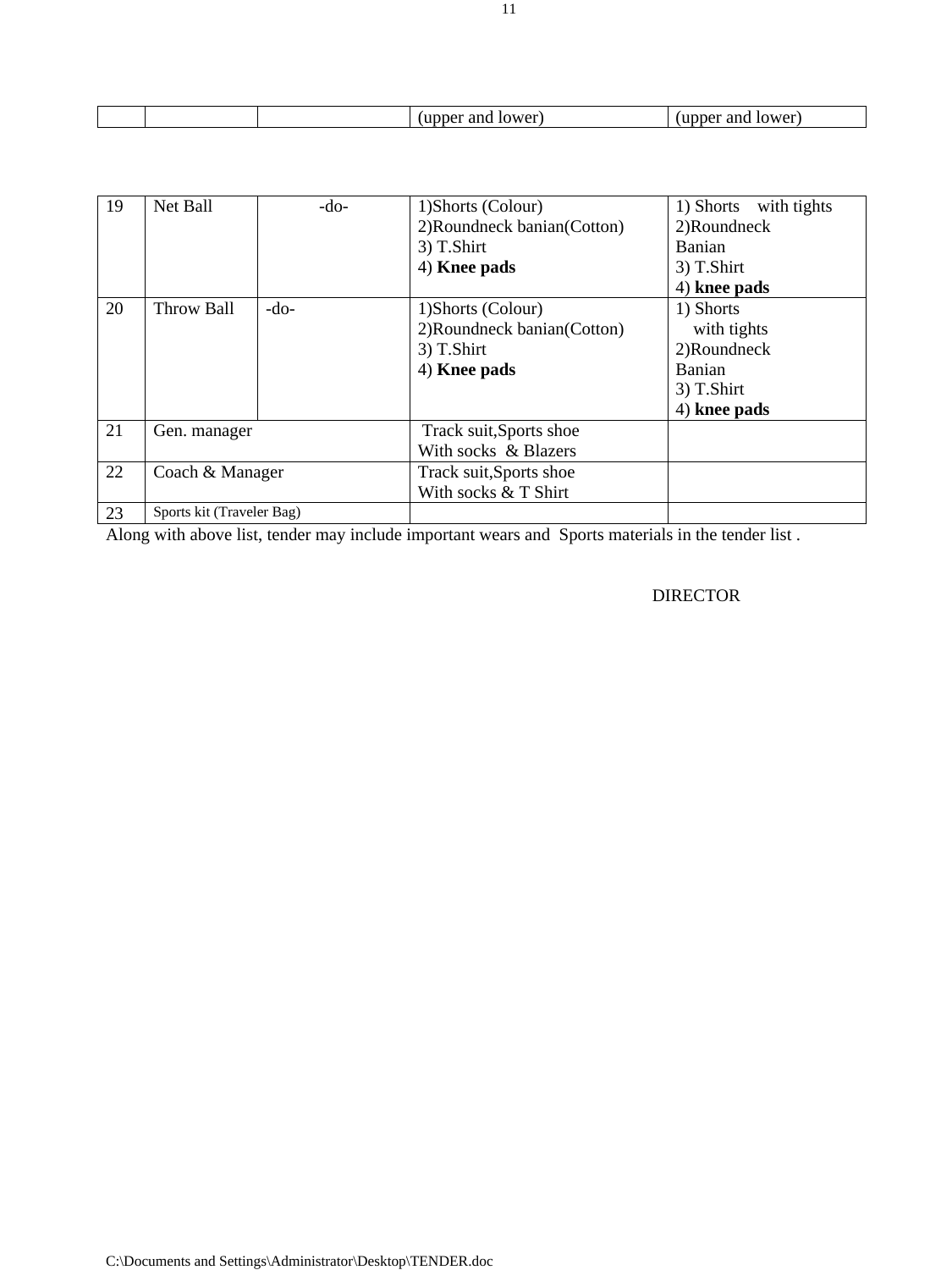# OFFICEOF THE COMMISSIONER FOR PUBLIC INSTRUCTION,NRUPATHUNGA ROAD, BANGALORE APPENDIX - 2

## SCHEDULE OF REQUIREMENT FOR THE PURCHASE OF SPORTS WEAR &SPORTS ACCESSORIES

NOTE: 1] The Tender shall mention rates for sports wear such as small, medium, and large sizes etc. and specifically mention for purpose of boys and girls

- 2] Quality, colour and specification of the materials shall be mentioned in the tender. Brand name if any may be mentioned or equivalent to such a brand may be mentioned if required.
- 3] The Tender shall also mention the Texture such as Cotton, Nylon, Polyster, Leather etc.

| S1              | Materials                                                | <b>Brief</b>                            | Exclusive             | Unit            | Quanti           | Deli | <b>EMD</b> | Remar |
|-----------------|----------------------------------------------------------|-----------------------------------------|-----------------------|-----------------|------------------|------|------------|-------|
| No.             | Required                                                 | Description                             | Specifica             |                 | ty               | very | In         | ks    |
|                 |                                                          | Quality/colour                          | tion                  |                 | (appx)           | Sche | Rs.        |       |
|                 |                                                          | (Specification)                         | If any                |                 |                  | dule |            |       |
|                 |                                                          |                                         |                       |                 |                  |      |            |       |
| 01              | Track Suit (Upper +Lower)                                | 1 Nylon Fine                            |                       |                 |                  |      |            |       |
|                 |                                                          | quality                                 |                       |                 |                  |      |            |       |
|                 | Very Good Quality                                        | 2 Polyster fine                         | Medium/               | 01              | 1000             |      |            |       |
|                 |                                                          | quality                                 | <b>XL/XXL</b>         |                 |                  |      |            |       |
|                 |                                                          | 3 Cotton Fine                           |                       |                 |                  |      |            |       |
|                 | Canvas shoe with socks                                   | Quality                                 | Medium                | 01              | 1000             |      |            |       |
|                 |                                                          | Fine Canvas Cover,<br>Rubbered or Fibre | and                   |                 |                  |      |            |       |
|                 |                                                          | Sole                                    | Large sizes           | pair            |                  |      |            |       |
|                 |                                                          | Light Weigh                             |                       |                 |                  |      |            |       |
| 02              | Sports kit (Traveler Bag)                                | <b>Tartan Material</b>                  | 1.5Ft                 |                 |                  |      |            |       |
|                 |                                                          |                                         | height 1.5ft          |                 |                  |      |            |       |
|                 |                                                          |                                         | length                |                 |                  |      |            |       |
|                 |                                                          |                                         | <b>Broad Base</b>     |                 |                  |      |            |       |
|                 |                                                          |                                         | with<br>two           |                 |                  |      |            |       |
|                 |                                                          |                                         | Fine<br>parts         |                 |                  |      |            |       |
|                 |                                                          |                                         | Zips                  |                 |                  |      |            |       |
| $\overline{03}$ | Shandow Banian &                                         | 1. Cotton                               | Medium                | $\overline{01}$ | $\overline{500}$ |      |            |       |
|                 | Shorts(loose-type) color                                 | 2. Polyester                            | and                   |                 |                  |      |            |       |
| 04              | -sports wear<br>Round neck Banians Half sleeves          | (Sweat absorber)                        | Large sizes<br>Medium | 01              | 500              |      |            |       |
|                 | & Shorts(loose-type) color                               | Cotton                                  | and                   |                 |                  |      |            |       |
|                 | -sports wear                                             |                                         | Large sizes           |                 |                  |      |            |       |
| 5               | Sleeve less Banian Broad Shoulder                        |                                         |                       |                 |                  |      |            |       |
|                 | V. Neck or Round neck                                    |                                         |                       |                 |                  |      |            |       |
|                 | type & Shorts(loose-type) color                          | Cotton                                  | Med/large             | 01              | 500              |      |            |       |
|                 | -sports wear                                             |                                         |                       |                 |                  |      |            |       |
| 6               | T-Shirts:- - White Color<br>Collered                     | <b>Pure Cotton</b>                      | Med/large             | $\overline{01}$ | $\overline{300}$ |      |            |       |
|                 | sleeves &Shorts(Half pant)<br>Half                       |                                         |                       |                 |                  |      |            |       |
|                 | - white color, - belt and button/Zip                     |                                         |                       |                 |                  |      |            |       |
| $\overline{7}$  | T. Shirts -coloured -Coller&-Half                        | Cotton                                  | Med/large             | 01              | 200              |      |            |       |
|                 | sleeves &Shorts(Half pant) - white                       | (Sweat Absorber)                        |                       |                 |                  |      |            |       |
|                 | color, - belt and button/Zip                             |                                         |                       |                 |                  |      |            |       |
| 10              | Shorts (Tights) Colour                                   | Cotton                                  | Med/large             | 01              | 200              |      |            |       |
| 11              | (ladies wear)<br>Skirts - with frill Belt $\&$<br>Botton | Stretch<br>Cotton                       |                       |                 | 500              |      |            |       |
|                 | - Coloured & T. Shirts -coloured                         |                                         | Med/large             | 01              |                  |      |            |       |
|                 | -Coller& -Half sleeves                                   | Polyester                               |                       |                 |                  |      |            |       |
|                 |                                                          |                                         |                       |                 |                  |      |            |       |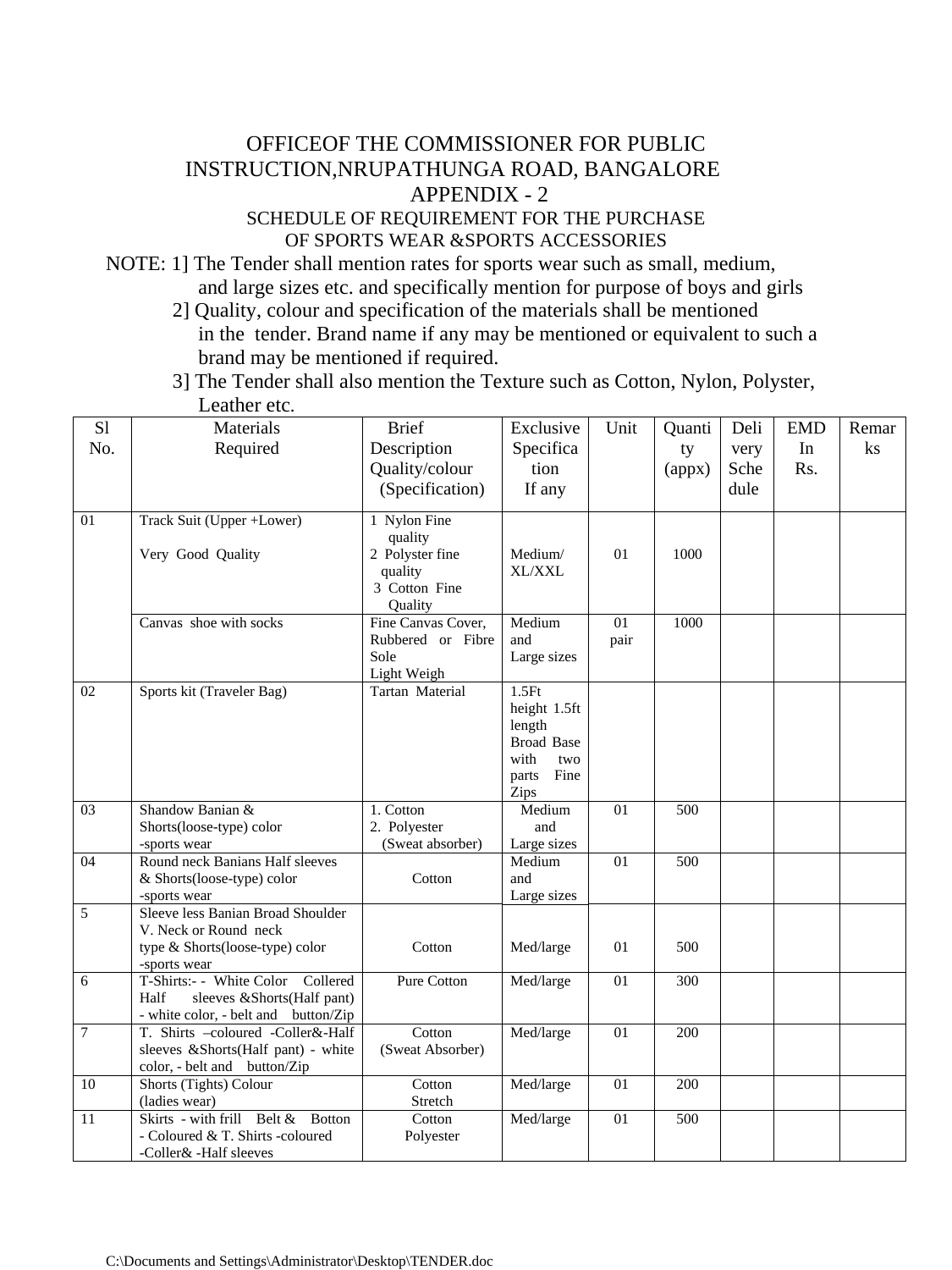| 12                | Jersey(F/B, Hockey)<br>-color & Shorts(loose-type) color<br>-sports wear | a) Cotton<br>b)Polyster<br>c) Nylon mix<br>(Sweat absorber) | Med/large | 01   | 200  |  |  |
|-------------------|--------------------------------------------------------------------------|-------------------------------------------------------------|-----------|------|------|--|--|
| 13                | Goal keeper Jersey coloured                                              | a) Cotton<br>b) Polyster                                    | Med/large | 01   | 05   |  |  |
| 14                | Football shoe (Boots)<br><b>Botton</b> sole                              | Light weight<br>Leather                                     | Regular   | pair | 50   |  |  |
| 15                | <b>Hockey Shoe</b><br>(Boots)                                            | Light weight<br>Leather                                     | Regular   | pair | 50   |  |  |
| 16                | Hockey goal keeper<br>Shoe                                               | Light weight<br>Leather                                     | Regular   | pair | 05   |  |  |
| 17                | Stocking (F/B &<br>Hockey                                                | Light weight<br>Leather                                     | Regular   | pair | 05   |  |  |
| 18                | Shin Guard(F/B,<br>Hockey)                                               | Fibre                                                       | Regular   | pair | 50   |  |  |
| 19                | Leg Guard (HockeyGoal Keeper)                                            |                                                             | Regular   | Pair | 05   |  |  |
| $\overline{20}$   | Helmet(hockey goalKeeper/<br>Cricket)                                    |                                                             | Regular   | 01   | 05   |  |  |
| 21                | Elbow guard (Hockey/Cricket)                                             |                                                             | Regular   | Pair | 10   |  |  |
| 22                | <b>Chest Guard Hockey/Cricket</b>                                        |                                                             | Regular   | 01   | 10   |  |  |
| $\overline{23}$ . | Knee Cap (F/B, Hockey)                                                   |                                                             | Regular   | Pair | 150  |  |  |
| 24.               | Anklets(F/ <b>B &amp; Hockey)</b>                                        |                                                             | Regular   | Pair | 150  |  |  |
| $\overline{25}$   | Knee Caps Kabaddi                                                        |                                                             | Regular   | Pair | 150  |  |  |
| 26                | Knee caps (Volleyball Basket ball)                                       |                                                             | Regular   | Pair | 150  |  |  |
| 27.               | <b>Full length Socks</b>                                                 |                                                             | Regular   | Pair | 50   |  |  |
|                   | For Tennis, T.T Badminton, Gym)                                          |                                                             |           |      |      |  |  |
| 28                | White Shirt, White pant& White                                           |                                                             | Med/Large | 01   | 40   |  |  |
|                   | Cap(cricket)                                                             |                                                             |           |      |      |  |  |
| 31                | White stretchable                                                        |                                                             | Med/Large | 01   | 200  |  |  |
|                   | Upper & lower (Gym/Yoga)                                                 |                                                             |           |      |      |  |  |
| 34                | Color tight shorts                                                       | (a) Cotton                                                  | Med/Large | 01   | 150  |  |  |
|                   | With underwear                                                           | (b) Polyster                                                |           |      |      |  |  |
|                   | (for swimmers boys)                                                      | (a) Nylon                                                   |           |      |      |  |  |
| 35                | <b>Swimming Costume</b>                                                  | (a) Cotton                                                  | Med/Large | 01   | 150  |  |  |
|                   | Co lour tight upper<br>with bikin                                        | (b) Polyster                                                |           |      |      |  |  |
|                   | shorts                                                                   | (a) Nylon                                                   |           |      |      |  |  |
| $\overline{36}$   | Swimming Caps                                                            | $\overline{(a)}$ Cotton<br>(b)<br>Polyster<br>© Nylon       | Med/Large | 01   | 150  |  |  |
| 37                | Wrestling                                                                | (a) Cotton                                                  | Med/Large | 01   | 30   |  |  |
|                   | <b>Upper Costumes</b> (boys)                                             | (b) Polyster                                                |           |      |      |  |  |
|                   | Colours-Maroon &                                                         | © Nylon                                                     |           |      |      |  |  |
| 38                | green<br>Wrestling Shoes With socks                                      | Regular                                                     | Regular   | 01   | 30   |  |  |
| $\overline{39}$   | Judo Upper and lower costumes                                            | Cotton                                                      | Med/large | 01   | 50   |  |  |
|                   | For boys & girls                                                         |                                                             |           |      |      |  |  |
| 40                | <b>Batsman Hand Gloves(Cricket)</b><br>including inner gloves            | Regular                                                     | Regular   | pair | 30   |  |  |
| 41                | Wicket Keeper Hand gloves<br>Including inner gloves                      | Regular                                                     | Regular   | Pair | 05   |  |  |
| 42                | <b>Batsman leg Guard</b>                                                 | Regular                                                     | Regular   | Pair | 10   |  |  |
| $\overline{43}$   | Wicket keeper Leg guard                                                  | Regular                                                     | Regular   | Pair | 05   |  |  |
| 44                | Blazer                                                                   | Regular                                                     |           |      | 30   |  |  |
| $\overline{45}$   | <b>T SHIRT</b>                                                           | Fine Quality                                                |           |      | 1000 |  |  |
|                   |                                                                          |                                                             |           |      |      |  |  |

DIRECTOR OF PUBLIC INSTRUCTION, (Secondary Education)